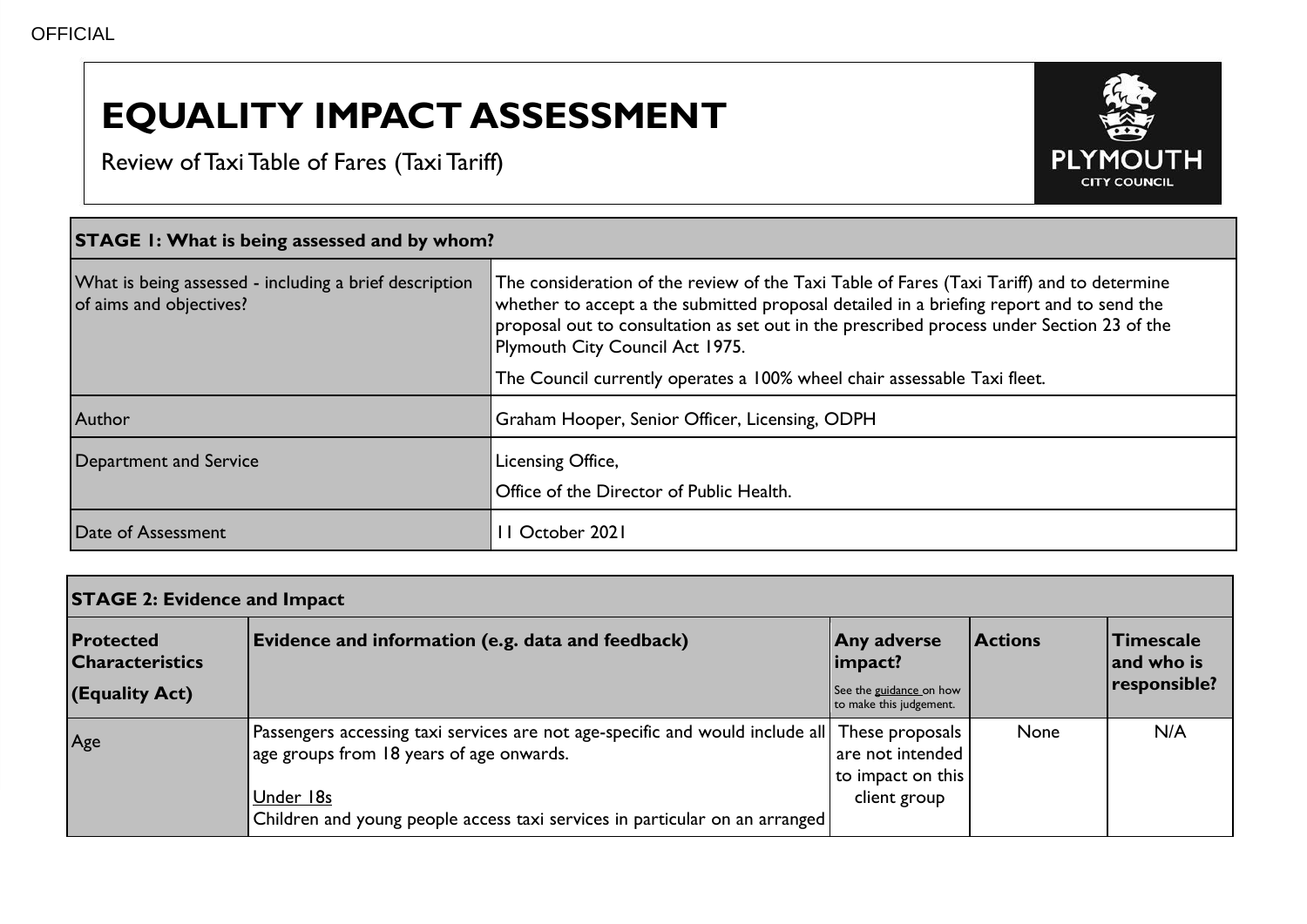| <b>STAGE 2: Evidence and Impact</b>                          |                                                                                                                                                                                                                                            |                                                                                                                                                                                   |                                                                                                                              |                                                     |
|--------------------------------------------------------------|--------------------------------------------------------------------------------------------------------------------------------------------------------------------------------------------------------------------------------------------|-----------------------------------------------------------------------------------------------------------------------------------------------------------------------------------|------------------------------------------------------------------------------------------------------------------------------|-----------------------------------------------------|
| <b>Protected</b><br><b>Characteristics</b><br>(Equality Act) | Evidence and information (e.g. data and feedback)                                                                                                                                                                                          | Any adverse<br>impact?<br>See the guidance on how<br>to make this judgement.                                                                                                      | <b>Actions</b>                                                                                                               | <b>Timescale</b><br>and who is<br>responsible?      |
|                                                              | contractual basis to attend educational establishments. Normally these<br>client groups would be accompanied by nominated carers or parents.                                                                                               |                                                                                                                                                                                   |                                                                                                                              |                                                     |
| <b>Disability</b>                                            | The hackney carriage fleet is 100% wheel chair assessable.<br>Hackney carriage vehicles must also carry assistance dogs.<br>Officer regularly monitor wheel chair access and investigate all complaints<br>where discrimination may arise. | These proposals<br>are not intended<br>to impact on this<br>client group                                                                                                          | Any<br>discriminatory<br>complaints<br>received are<br>investigated in<br>consultation<br>with the Social<br>Inclusion Unit. | Licensing<br>Officers and<br><b>Police Officers</b> |
| Faith/Religion or Belief                                     | Currently driver representation covers many nationalities.                                                                                                                                                                                 | These proposals<br>are not intended<br>to impact on this<br>client group<br>The prevention<br>of crime and<br>disorder aspects<br>of the projects<br>would include<br>hate crime. | Any<br>discriminatory<br>complaints<br>received are<br>investigated in<br>consultation<br>with the Social<br>Inclusion Unit. | Licensing<br>Officers and<br><b>Police Officers</b> |
| Gender - including<br>marriage, pregnancy<br>and maternity   | There are no differential issues for this protected characteristic.                                                                                                                                                                        | These proposals<br>are not intended<br>to impact on this                                                                                                                          | Any<br>discriminatory<br>complaints                                                                                          | Licensing<br>Officers and<br><b>Police Officers</b> |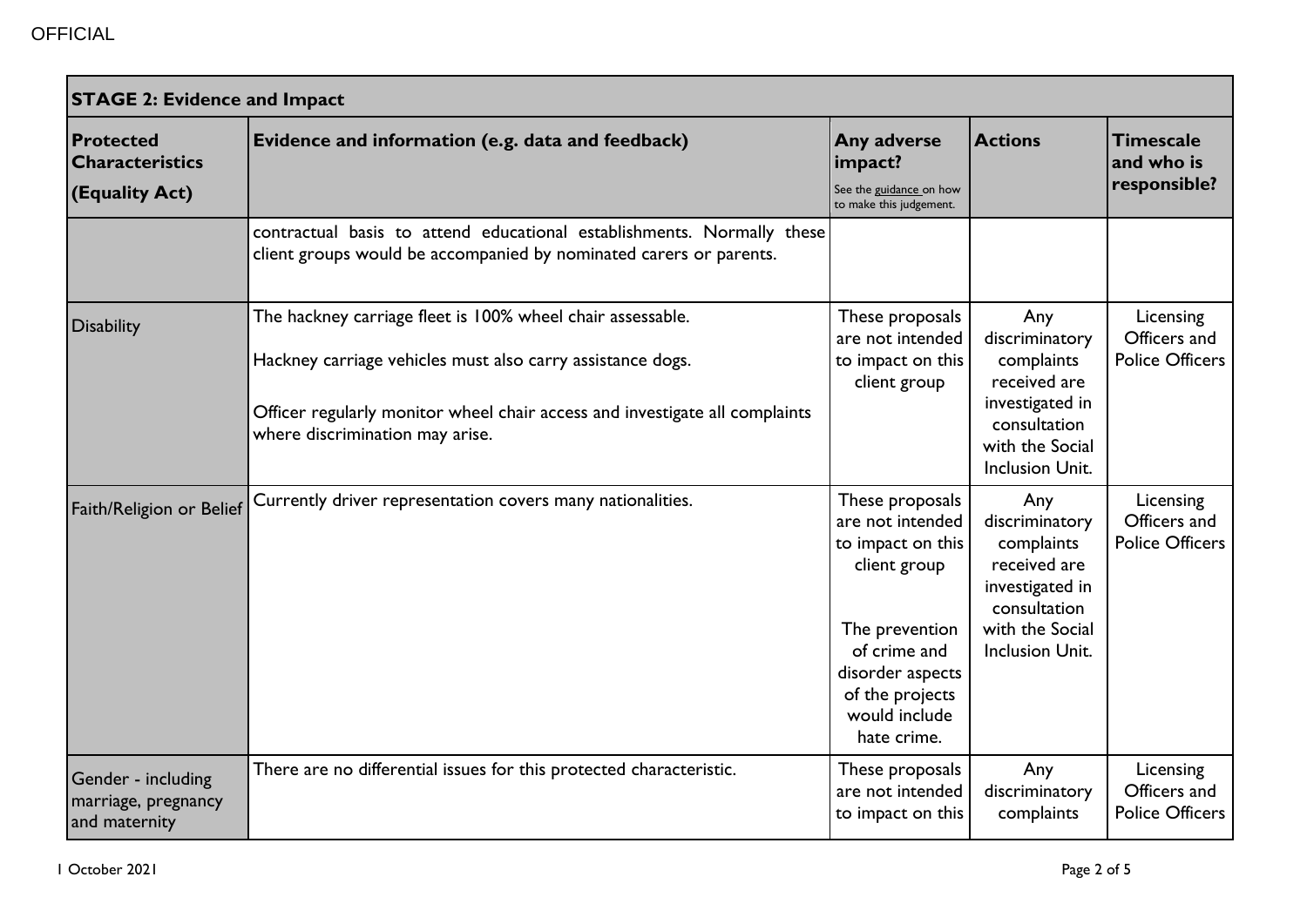| <b>STAGE 2: Evidence and Impact</b>                          |                                                                     |                                                                                                                                                                                                                                         |                                                                                                                                     |                                                     |
|--------------------------------------------------------------|---------------------------------------------------------------------|-----------------------------------------------------------------------------------------------------------------------------------------------------------------------------------------------------------------------------------------|-------------------------------------------------------------------------------------------------------------------------------------|-----------------------------------------------------|
| <b>Protected</b><br><b>Characteristics</b><br>(Equality Act) | Evidence and information (e.g. data and feedback)                   | Any adverse<br>impact?<br>See the guidance on how<br>to make this judgement.                                                                                                                                                            | <b>Actions</b>                                                                                                                      | <b>Timescale</b><br>and who is<br>responsible?      |
|                                                              |                                                                     | client group<br>The prevention<br>of crime and<br>disorder aspects<br>of the projects<br>would include<br>hate crime.                                                                                                                   | received are<br>investigated in<br>consultation<br>with the Social<br>Inclusion Unit.                                               |                                                     |
| <b>Gender Reassignment</b>                                   | There are no differential issues for this protected characteristic. | It is not<br>anticipated that<br>the amendments<br>to the rank will<br>have a direct<br>adverse impact<br>on this<br>protected<br>characteristic.<br>The prevention<br>of crime and<br>disorder aspects<br>would include<br>hate crime. | Any<br>discriminatory<br>complaints<br>received are<br>investigated in<br>consultation<br>with the Social<br><b>Inclusion Unit.</b> | Licensing<br>Officers and<br><b>Police Officers</b> |
| Race                                                         | Currently driver representation covers many nationalities.          | It is not<br>anticipated that<br>the amendments                                                                                                                                                                                         | Any<br>discriminatory<br>complaints                                                                                                 | Licensing<br>Officers and<br><b>Police Officers</b> |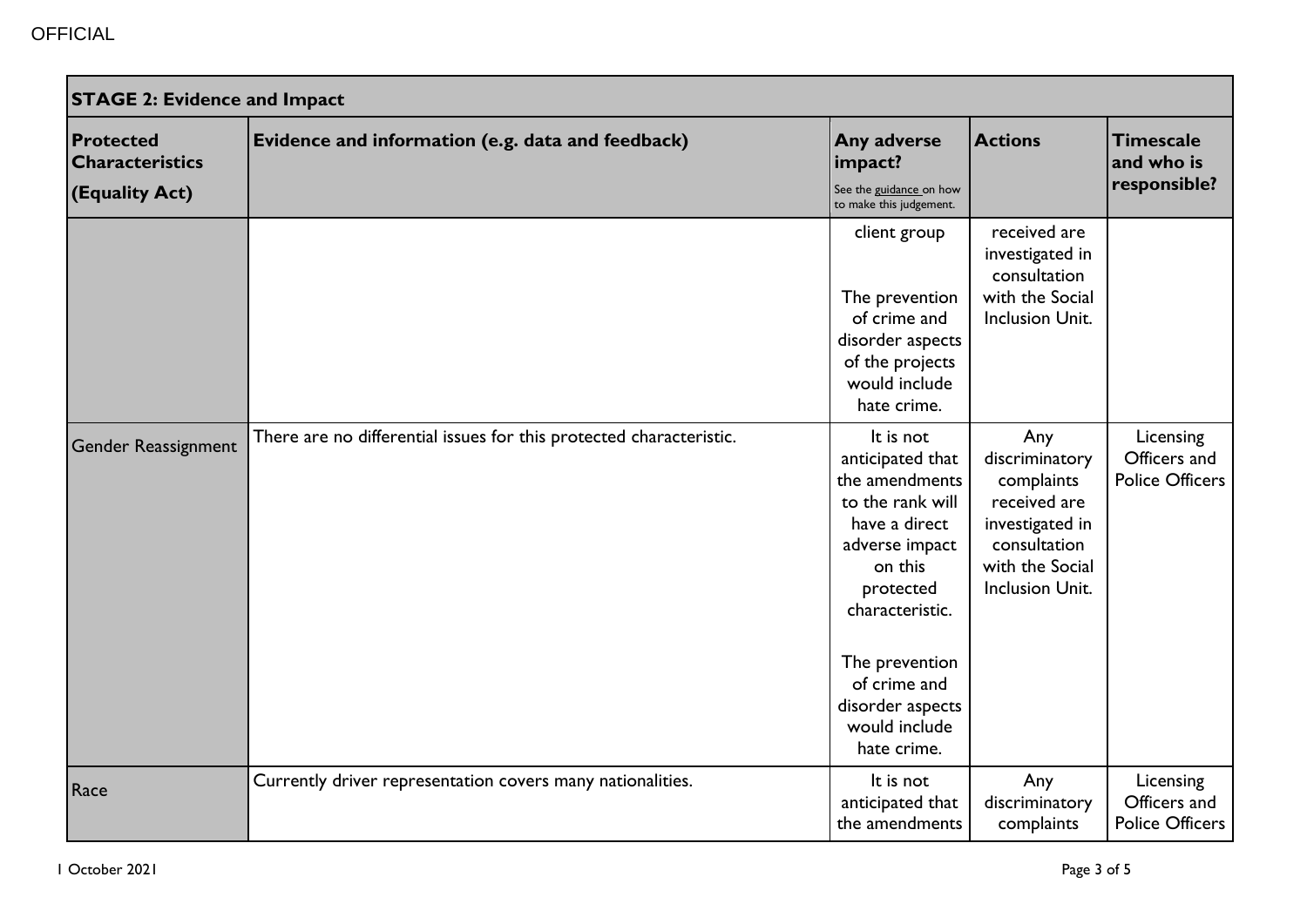| <b>STAGE 2: Evidence and Impact</b>                          |                                                                     |                                                                                                                                                                                                                             |                                                                                                                              |                                                     |
|--------------------------------------------------------------|---------------------------------------------------------------------|-----------------------------------------------------------------------------------------------------------------------------------------------------------------------------------------------------------------------------|------------------------------------------------------------------------------------------------------------------------------|-----------------------------------------------------|
| <b>Protected</b><br><b>Characteristics</b><br>(Equality Act) | Evidence and information (e.g. data and feedback)                   | Any adverse<br>impact?<br>See the guidance on how<br>to make this judgement.                                                                                                                                                | <b>Actions</b>                                                                                                               | <b>Timescale</b><br>and who is<br>responsible?      |
|                                                              |                                                                     | to the ranks will<br>have a direct<br>adverse impact<br>on this<br>protected<br>characteristic.<br>The prevention<br>of crime and<br>disorder aspects<br>of the licensing<br>policy would<br>include hate<br>crime.         | received are<br>investigated in<br>consultation<br>with the Social<br>Inclusion Unit.                                        |                                                     |
| Sexual Orientation -<br>including Civil<br>Partnership       | There are no differential issues for this protected characteristic. | It is not<br>anticipated that<br>the amendments<br>to the rank will<br>have a direct<br>adverse impact<br>on this<br>protected<br>characteristic.<br>The prevention<br>of crime and<br>disorder aspects<br>of the licensing | Any<br>discriminatory<br>complaints<br>received are<br>investigated in<br>consultation<br>with the Social<br>Inclusion Unit. | Licensing<br>Officers and<br><b>Police Officers</b> |